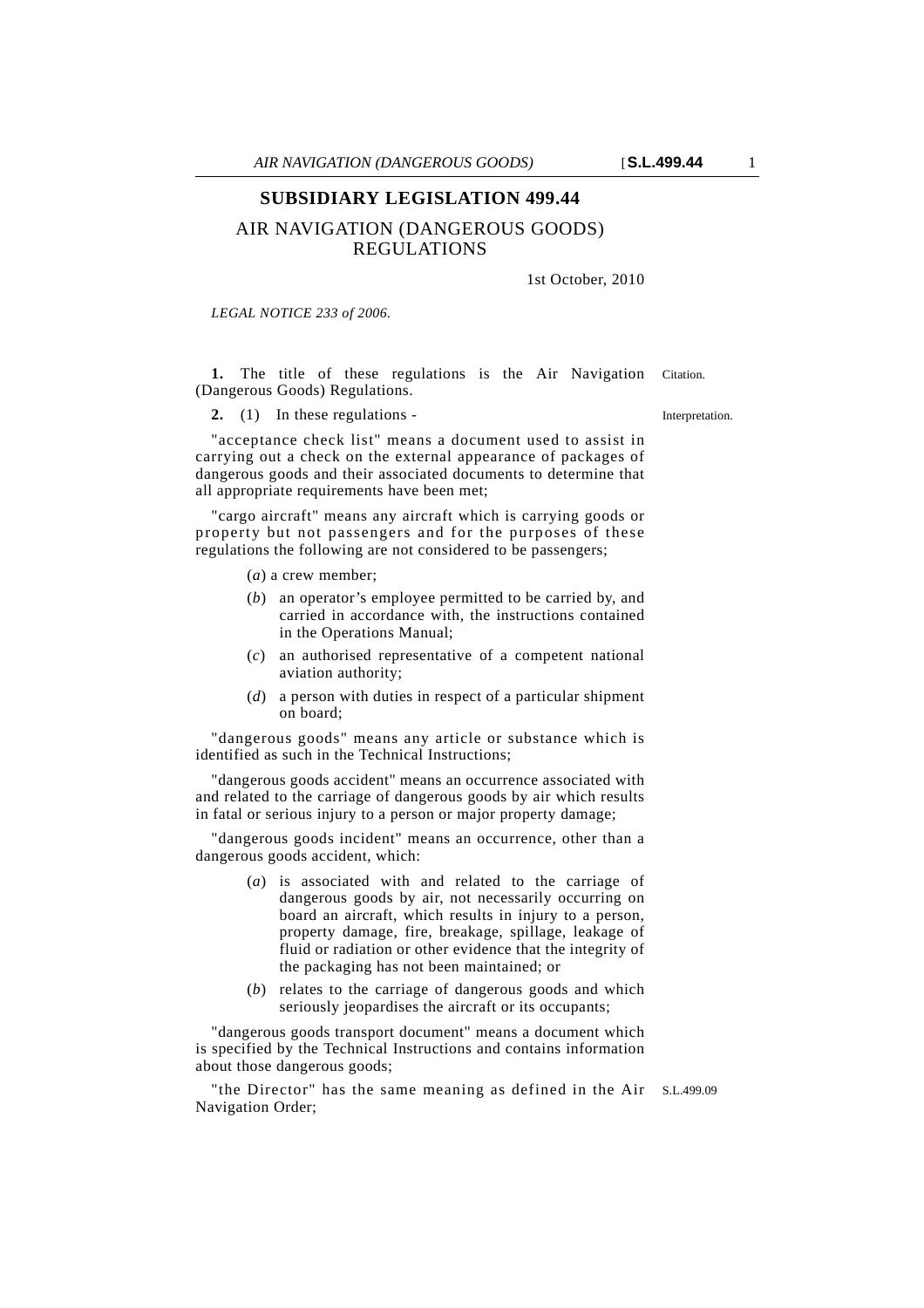"freight container" means an article of transport equipment for radioactive materials, designed to facilitate the carriage of such materials, either packaged or unpackaged, by one or more modes of transport, but does not include a unit load device;

"handling agent" means an agent who performs on behalf of the operator some or all of the functions of the latter including receiving, loading, unloading, transferring or other processing of passengers or cargo;

"ID number" means an identification number specified in the Technical Instructions for an item of dangerous goods which has not been assigned a UN number;

"Maltese operator" means an aircraft operator who holds an air operator's certificate issued by the Director;

"non-Maltese operator" means an aircraft operator who holds an air operator's certificate issued otherwise than by the Director;

"overpack" means an enclosure used by a single shipper to contain one or more packages and to form one handling unit for convenience of handling and stowage, but does not include a unit load device;

"package" means the complete product of the packing operation consisting of the packaging and its contents prepared for carriage;

"packaging" means the receptacles and any other components or materials necessary for the receptacle to perform its containment function;

"proper shipping name" means the name to be used to describe a particular article or substance in all shipping documents and notifications and, where appropriate, on packagings;

"serious injury" means an injury which is sustained by a person in an accident and which:

- (*a*) requires hospitalisation for more than forty-eight hours, commencing within seven days from the date the injury was received; or
- (*b*) results in a fracture of any bone, other than simple fractures of fingers, toes or nose; or
- (*c*) involves lacerations which cause severe haemorrhage, nerve, muscle or tendon damage; or
- (*d*) involves injury to any internal organ; or
- (*e*) involves second or third degree burns, or any burns affecting more than 5% of the body surface; or
- (*f*) involves verified exposure to infectious substances or injurious radiation;

"Technical Instructions" means the 2005-2006 English language edition of the Technical Instructions for the Safe Transport of Dangerous Goods by Air, approved and published by decision of the Council of the International Civil Aviation Organisation;

"UN number" means the four-digit number assigned by the United Nations Committee of Experts on the Transport of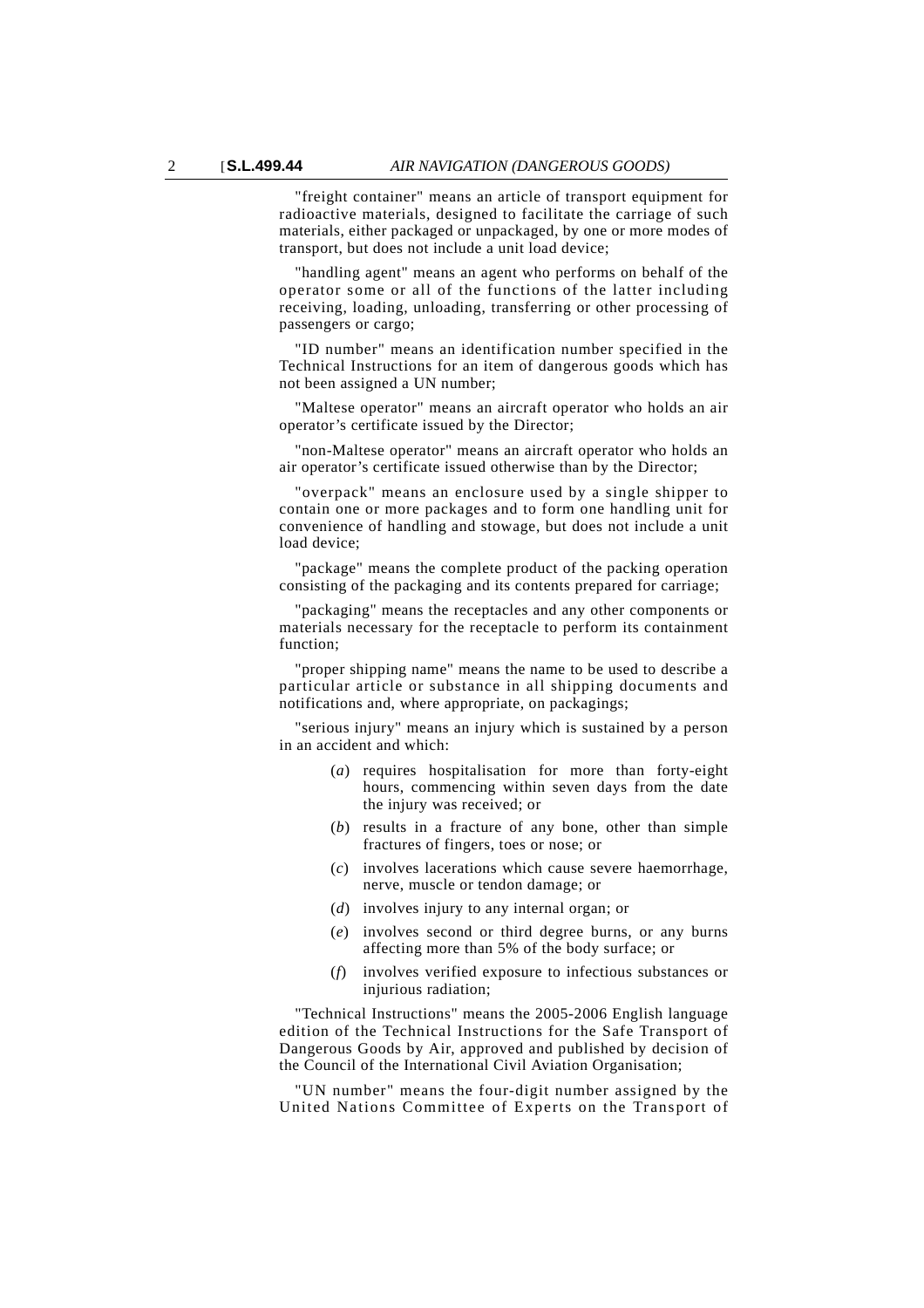Dangerous Goods to identify a substance or a particular group of substances;

"unit load device" means any type of container or pallet designed for loading onto an aircraft but does not include a freight container for radioactive materials or an overpack.

(2) Other words and phrases used in these regulations shall have the same respective meanings as in the Air Navigation Order.

(3) For the avoidance of doubt any reference in the Technical Instructions or these regulations to the taking on board, loading onto or carriage of dangerous goods in or on an aircraft, shall for the purpose of these regulations be interpreted as applying also to the placing, suspending or carriage of such goods beneath an aircraft unless the context makes it otherwise apparent.

**3.** (1) An aircraft shall not carry or have loaded onto it any dangerous goods unless:

- (*a*) the operator is approved under this regulation; and
- (*b*) such goods are carried or loaded in accordance with:
	- (i) any conditions to which such approval may be subject; and
	- (ii) the Technical Instructions.

(2) An approval under this regulation -

- (*a*) shall be granted in writing by the Director if he is satisfied that the operator is competent to carry dangerous goods safely; and
- (*b*) may be subject to such conditions as the Director may deem appropriate.
- **4.** (1) Subject to subregulations (2) and (3), a person shall not -
	- (*a*) deliver or cause to be delivered for carriage in, or
	- (*b*) take or cause to be taken on board,

an aircraft any dangerous goods, which he knows or ought to know or suspect to be goods capable of posing a risk to health, safety, property or the environment when carried by air, unless the Technical Instructions have been complied with and the package of those goods is in a fit condition for carriage by air.

(2) Subject to subregulation (3), these regulations shall not apply to those dangerous goods specified in the Technical Instructions as being:

- (*a*) for the proper navigation or safety of flight;
- (*b*) to provide, during flight, medical aid to a patient;
- (*c*) to provide, during flight, veterinary aid or a humane killer for an animal;
- (*d*) to provide, during flight, aid in connection with search and rescue operations;
- (*e*) permitted for carriage by passengers or crew members;

Prohibition of carriage of dangerous goods.

Approval of operation.

S.L.499.09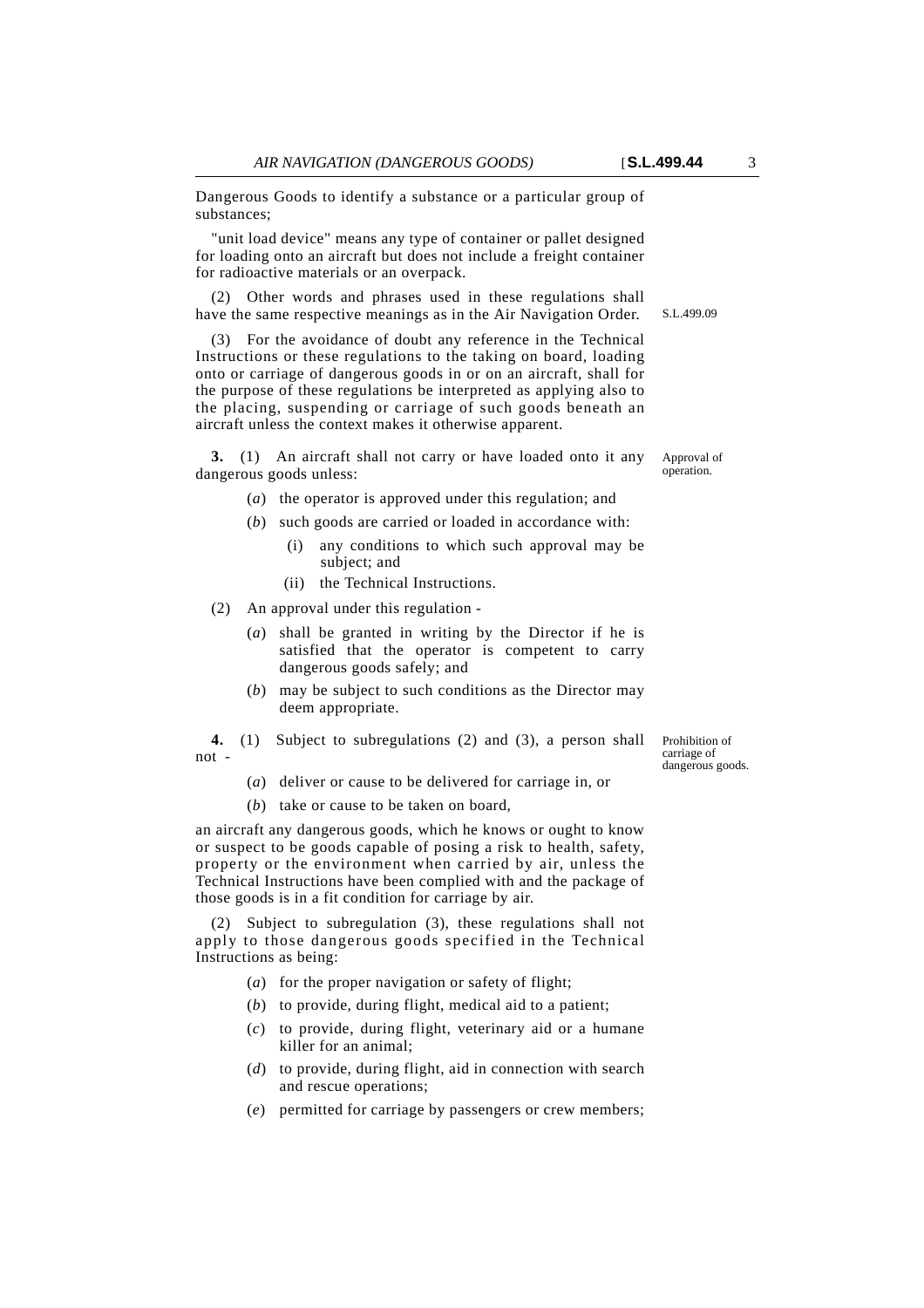or

- (*f*) intended for use or sale during the flight in question.
- (3) (*a*) The goods specified in subregulation (2) shall only be carried provided they comply with the following paragraphs and Part 8 and the applicable provisions in paragraphs 1.1.3 and 2.2 of Part 1 of the Technical Instructions.
	- (*b*) The goods specified in subregulation  $(2)(a)$  shall only be carried if:
		- (i) they are required to be carried on an aircraft by or under the Air Navigation Order, or are otherwise intended for use on an aircraft for the purpose of the good order of the flight in accordance with the normal practice, whether or not, in either case, such goods are required to be carried or intended to be used on that particular flight;
		- (ii) they are intended as replacements or have been removed for replacement, they comply with paragraph 2.2.2 of Part 1 of the Technical Instructions.
	- (*c*) The goods specified in subregulation  $(2)(b)$  and  $(2)(c)$ shall only be carried if:
		- (i) they are or may be required for use during the flight:
		- (ii) they are or may be required for use during a subsequent flight by the same aircraft and it will not be practicable to load the goods onto the aircraft in the intervening period before the commencement of that subsequent flight; or
		- (iii) they were used or might have been required for use during a previous flight by the same aircraft and it has not been practicable to unload them from the aircraft since that flight.
	- (*d*) The goods specified in subregulation  $(2)(e)$  shall only be carried by passengers or crew members if they comply with the provisions in Part 8 of the Technical Instructions.
	- (*e*) The goods specified in subregulation (2)(*f*) shall only be carried if the Technical Instructions identify them as being items which can be carried on an aircraft for sale or use during a flight or, when they are intended as replacements for such items or have been removed for replacement, they are carried in accordance with paragraph 2.2.3 of Part 1 of the Technical Instructions.
- **5.**(1) (*a*) The operator of an aircraft flying for the purposes of public transport shall ensure that all appropriate manuals, including the Operations Manual, contain information about dangerous goods so that ground staff and crew members can carry out their

S.L.499.09

Provision of information.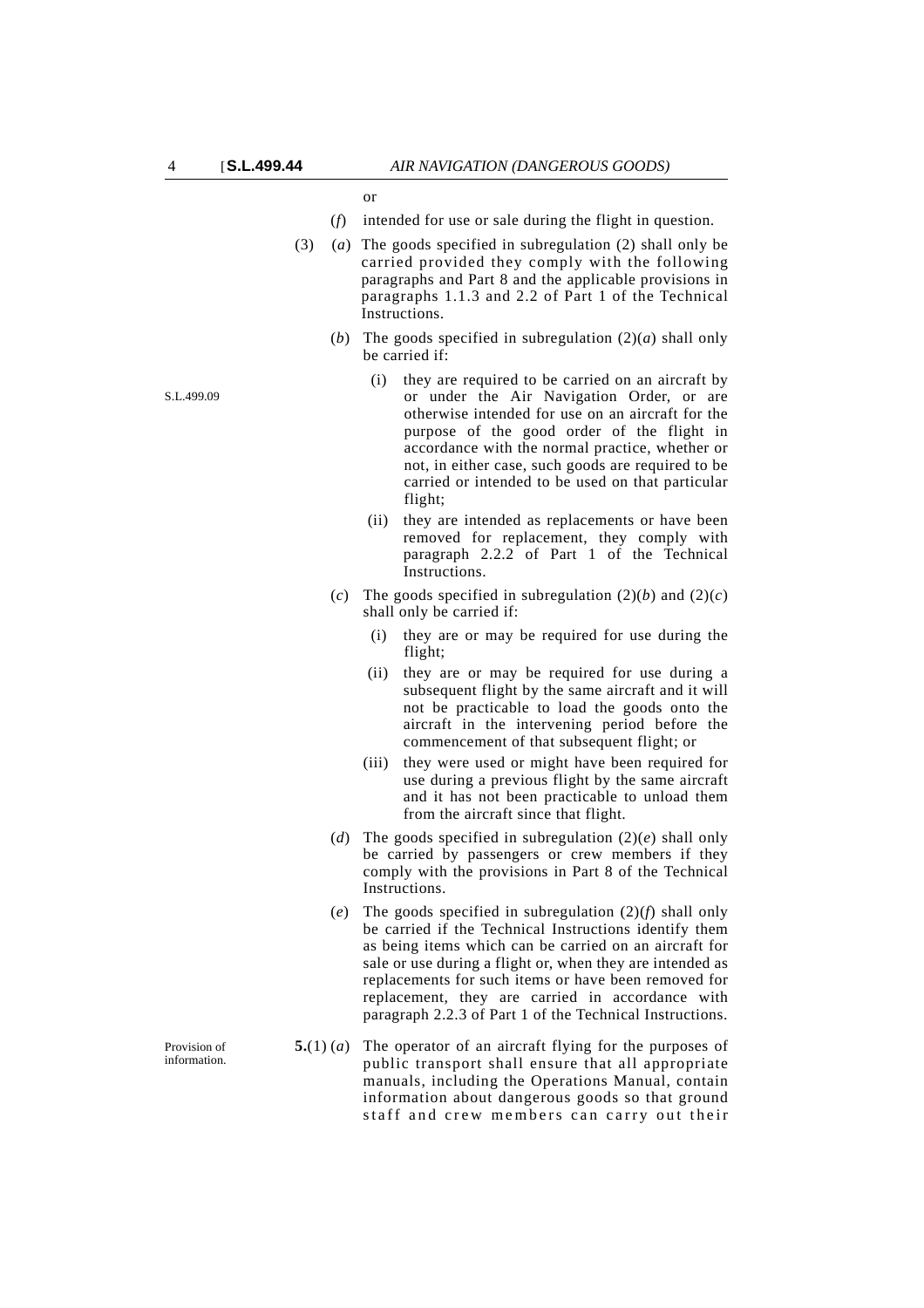responsibilities in regard to the carriage of dangerous goods, including the actions to be taken in the event of emergencies involving dangerous goods.

(*b*) Where applicable, the operator shall ensure such information is also provided to his handling agent.

(2) The operator of an aircraft in which dangerous goods are to be carried as cargo shall ensure that, before the flight begins, the commander of the aircraft is provided with:

- (*a*) written information about the dangerous goods as specified in paragraph 4.1 of Part 7 of the Technical Instructions; and
- (*b*) information for use in responding to an in-flight emergency as specified in paragraph 4.8 of Part 7 of the Technical Instructions.

(3) The operator of an aircraft which is involved in an aircraft accident or an aircraft incident in Malta shall notify the Director without delay of any dangerous goods carried as cargo on the aircraft.

**6.** (1) The operator of an aircraft in which dangerous goods are to be carried shall ensure that no package, overpack or freight container which contains dangerous goods is accepted for carriage in an aircraft until such package, overpack or freight container has been inspected to determine that:

Acceptance of dangerous goods by the operator.

- (*a*) insofar as it is reasonable to ascertain, the goods are not forbidden for carriage by air in any circumstances by the provisions of the Technical Instructions;
- (*b*) insofar as it is reasonable to ascertain, the goods are classified as required by the Technical Instructions;
- (*c*) insofar as it is reasonable to ascertain, the goods are packed as required by the Technical Instructions;
- (*d*) the package, overpack or freight container is marked and labelled in accordance with the provisions of Chapters 2 and 3 of Part 5 of the Technical Instructions;
- (*e*) the package, overpack or freight container is not leaking or damaged so that any of its contents may escape.

(2) The operator of an aircraft in which dangerous goods are to be carried shall ensure that no package, overpack or freight container which contains dangerous goods is accepted for carriage in that aircraft unless it is accompanied by a dangerous goods transport document, except where the Technical Instructions indicate that such a document is not required, and shall inspect such a document to determine that it complies with the provisions of the Technical Instructions.

(3) (*a*) For the purpose of each of the inspections required by subregulations (1) and (2) an acceptance check list shall be used and the results of the inspection shall be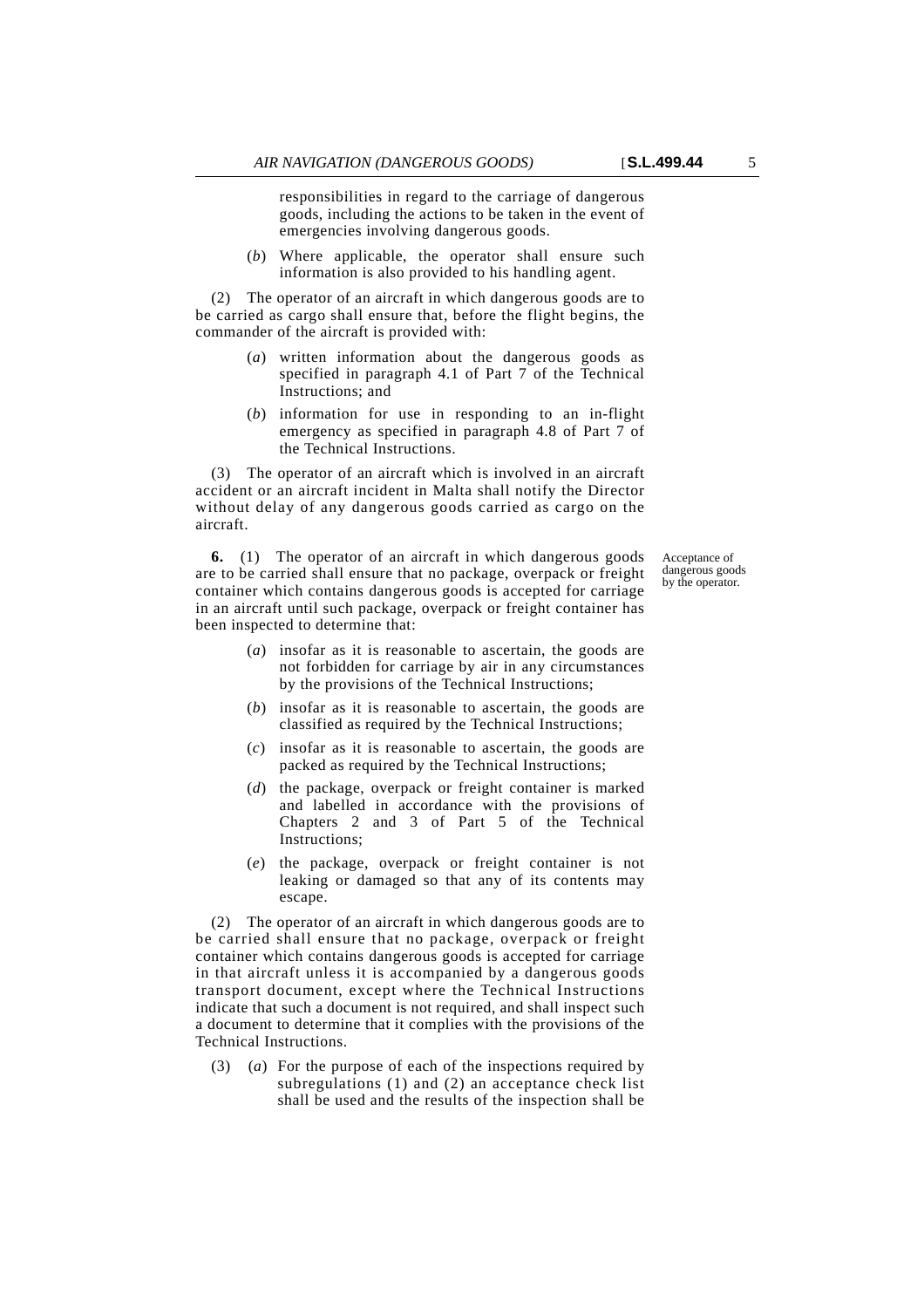recorded thereon.

(*b*) The acceptance check list shall be in such form and shall provide for the entry of such details as will enable the relevant inspection to be fully and accurately made by reference to the completion of that list.

Method of loading of dangerous goods.

**7.** (1) The operator of an aircraft in which dangerous goods are to be carried as cargo shall ensure that dangerous goods are not carried in any compartment occupied by passengers or on the flight deck, except in circumstances permitted by the provisions in paragraph 2.1 of Part 7 of the Technical Instructions.

(2) The operator of an aircraft in which dangerous goods are to be carried shall ensure that any package, overpack or freight container which contains dangerous goods is loaded, segregated, stowed and secured on an aircraft in accordance with the provisions in Chapter 2 of Part 7 of the Technical Instructions.

(3) The operator of an aircraft in which dangerous goods are to be carried shall ensure that packages, overpacks or freight containers bearing an indication that they can only be carried on a cargo aircraft are loaded and stowed in accordance with the provisions in paragraph 2.4.1 of Part 7 of the Technical Instructions and are not loaded on an aircraft carrying passengers.

**8.** (1) The operator of an aircraft in which dangerous goods are to be carried shall ensure packages, overpacks or freight containers which contain dangerous goods are inspected for evidence of damage or leakage before being loaded on an aircraft or placed in a unit load device.

(2) The operator of an aircraft in which dangerous goods are to be carried shall ensure a unit load device containing dangerous goods is not loaded unless it has been inspected and found free from any evidence of leakage from or damage to the packages, overpacks or freight containers contained in it.

(3) The operator of an aircraft in which dangerous goods are to be carried shall ensure that any package, overpack or freight container which contains dangerous goods which appears to be leaking or damaged is not loaded on an aircraft.

(4) The operator of an aircraft in which dangerous goods are to be carried shall ensure that any package, overpack or freight container which contains dangerous goods which is found to be leaking or damaged on an aircraft is removed and that other cargo or baggage loaded on that aircraft is in a fit state for carriage by air and has not been contaminated.

(5) The operator of an aircraft in which dangerous goods have been carried shall ensure after unloading that all packages, overpacks or freight containers which contain dangerous goods are inspected for signs of damage or leakage and if there is such evidence shall ensure that any part of the aircraft where the package, overpack or freight container was stowed, or any sling or other apparatus which has been used to suspend goods beneath the

Inspections for damage, leaking or contamination.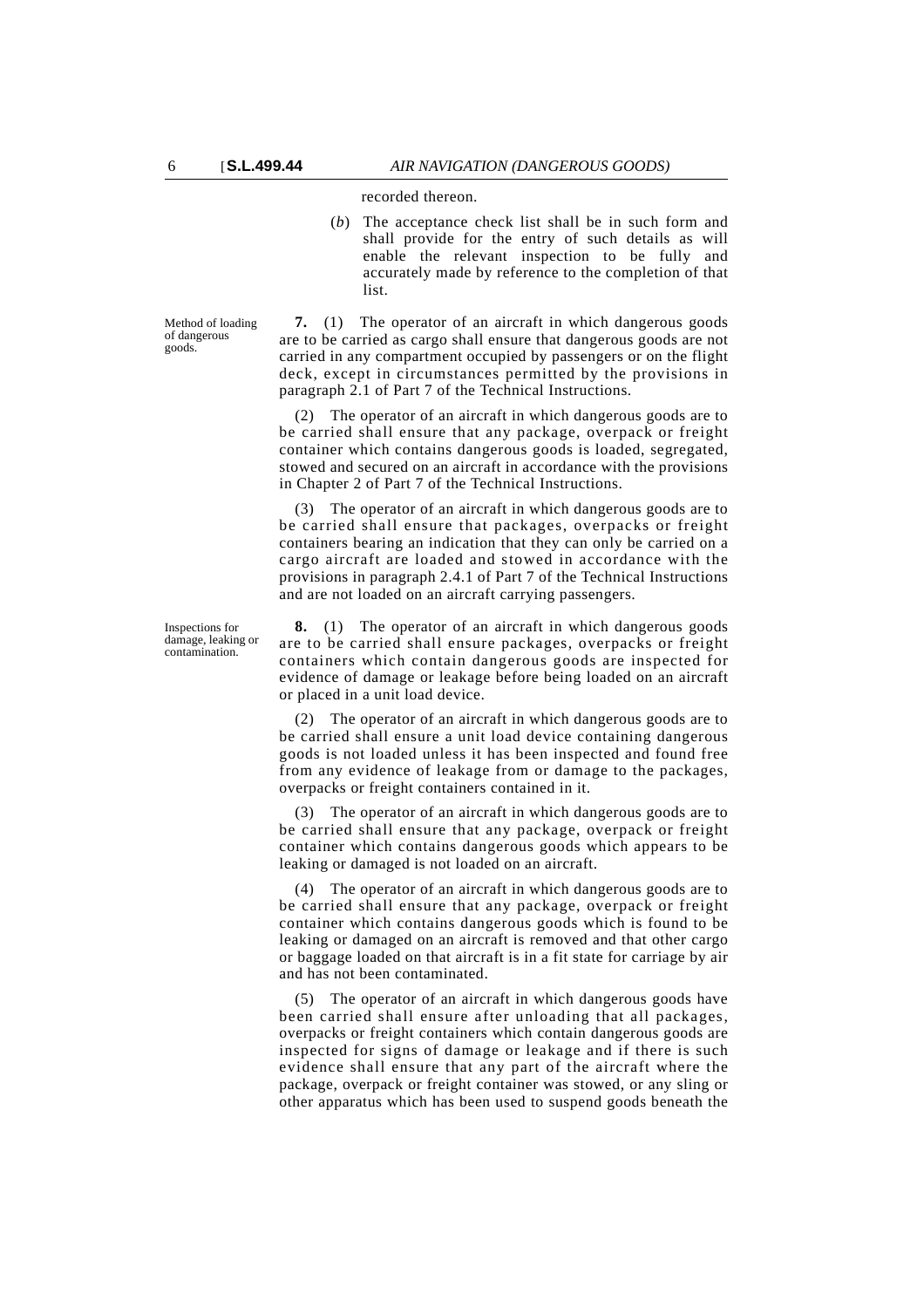aircraft is inspected for damage or contamination.

**9.** (1) The operator of an aircraft in which dangerous goods are to be carried shall ensure that any contamination found as a result of leaking or damaged packages, overpacks or freight containers is removed without delay.

(2) The operator of an aircraft shall ensure that an aircraft is not permitted to fly for the purpose of carrying passengers or cargo if it is known or suspected that radioactive materials have leaked in or contaminated the aircraft, unless the radiation level resulting from the fixed contamination at any accessible surface and the nonfixed contamination are not more than the values specified in paragraph 3.2 of Part 7 of the Technical Instructions.

**10.** Before consigning any dangerous goods for carriage by air the shipper shall ensure that:

- (*a*) the goods are not forbidden for carriage by air in any circumstances under the provisions in paragraph 2.1 of Part 1 of the Technical Instructions;
- (*b*) if the goods are forbidden for carriage by air without approval, all such approvals have been obtained where the Technical Instructions indicate it is the responsibility of the shipper to so obtain them;
- (*c*) the goods are classified according to the classification criteria contained in Part 2 of the Technical Instructions;
- (*d*) the goods are packed according to paragraphs 2.2 and 2.4 of Part 1, Part 2, chapters 2 and 3 and paragraphs 4.2, 4.3 and 4.4 of Part 3 and Part 4 of the Technical Instructions and the packaging used are in accordance with such provisions of those paragraphs, chapters and Parts and Part 6 of the Technical Instructions as apply to those goods;
- (*e*) the package is marked and labelled in English in addition to any other language required by the State of Origin as specified for those goods in paragraph 2.4 of Part 1, chapters 2 and 3 and paragraph 4.5 of Part 3, chapters 2 and 3 of Part 5 and chapter 2 of Part 6 of the Technical Instructions;
- (*f*) the package is in a fit condition for carriage by air;
- (*g*) when one or more packages are placed in an overpack, the overpack only contains packages of goods permitted to be carried by paragraph 1.1 of Part 5 of the technical Instructions and the overpack is marked and labelled as required by paragraphs 2.4 and 3.2 of Part 5 of the Technical Instructions;
- (*h*) a dangerous goods transport document:
	- (i) has been completed in English in addition to any other language required by the State of Origin as required by paragraph 4.1 of Part 5 of the Technical Instructions; and

Removal of contamination.

Shipper's responsibilities.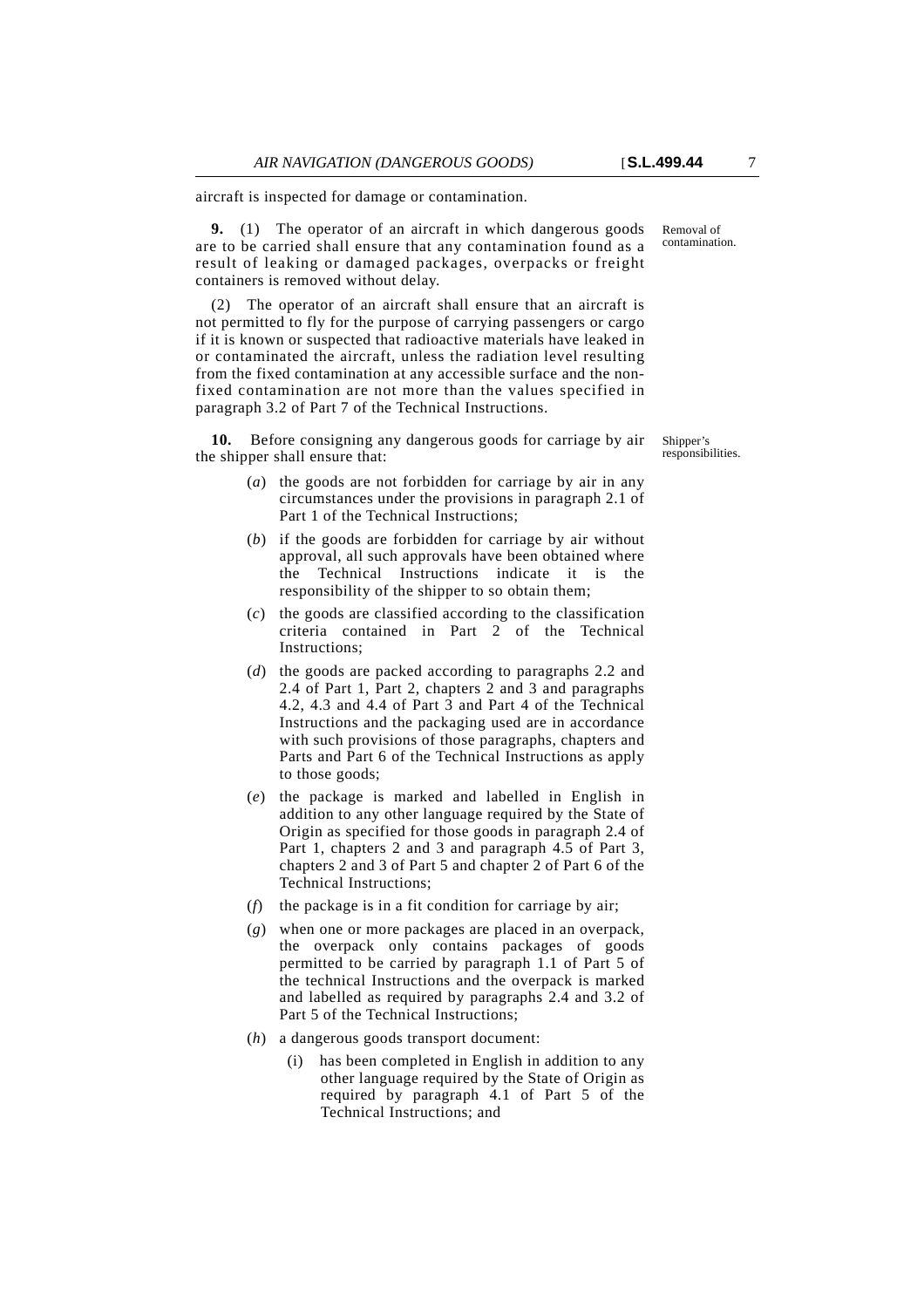- (ii) contains a declaration signed by or on behalf of the shipper stating that the Technical Instructions have been complied with in that the dangerous goods:
	- (*aa*) are fully and accurately described;
	- (*bb*) are correctly classified, packed, marked and labelled; and
	- (*cc*) are in a proper condition for carriage by air;
- (*i*) the operator of the aircraft has been furnished with the dangerous goods transport document required by paragraph (*h*) and such other documents in respect of dangerous goods as are required by Part 4 and paragraphs 4.3 and 4.4 of Part 5 of the Technical Instructions.

**11.** The commander of an aircraft carrying dangerous goods as cargo shall, in the event of an in-flight emergency and as soon as the situation permits, inform the appropriate air traffic services unit of those dangerous goods in detail or as a summary or by reference to the location from where the detailed information can be obtained immediately.

**12.** (1) The shipper, and any agent thereof, shall ensure that before a consignment of dangerous goods is offered by him for carriage by air all persons involved in its preparation have received training as specified in Chapter 4 of Part 1 and paragraph 1.5 of Part 5 of the Technical Instructions, to enable them to carry out their responsibilities with regard to the carriage of dangerous goods by air.

- (2) (*a*) A Maltese operator, and any agent thereof, shall ensure that all relevant staff involved with the carriage of passengers or cargo by air have received training which complies with paragraphs (*c*) and (*d*).
	- (*b*) The operator of an aircraft shall ensure that the staff of his handling agents have received that training.
	- (*c*) The training shall be as specified in Chapter 4 of Part 1 and paragraph 4.9 of Part 7 of the Technical Instructions.
	- (*d*) The training has been granted a training approval under subregulation (8).
- (3) (*a*) The agent for a non-Maltese operator shall ensure that all relevant staff involved with the carriage of passengers or cargo by air have received training which complies with paragraphs (*b*) and (*c*).
	- (*b*) The training shall be as specified in Chapter 4 of Part 1 and paragraph 4.9 of Part 7 of the Technical Instructions.
	- (*c*) The training has been granted a training approval under subregulation (8).
- (4) The content of training programmes shall be as specified in

Commander's duty to inform air traffic services.

Training of persons.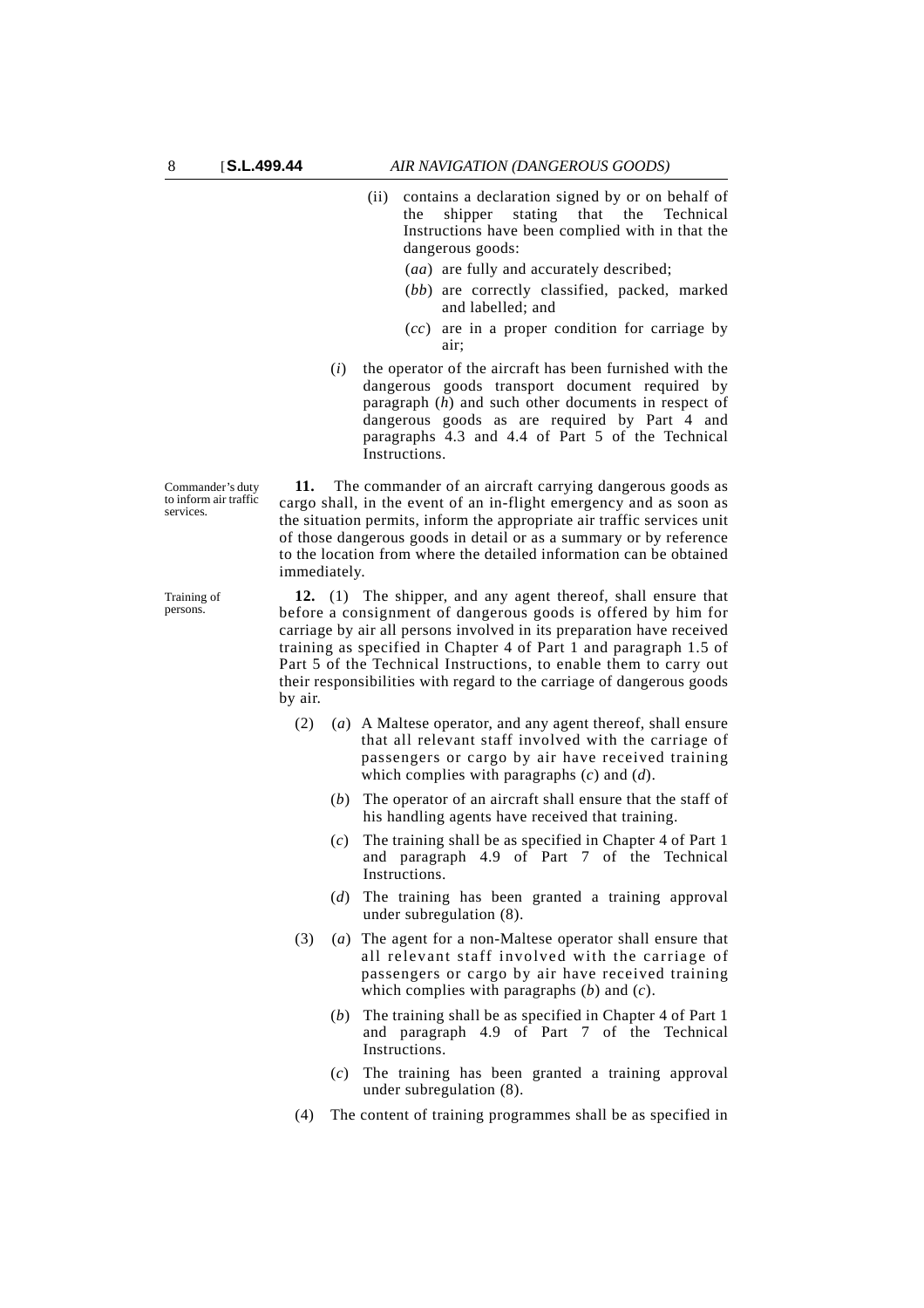Chapter 4 of Part 1 of the Technical Instructions.

(5) Initial and recurrent training programmes shall be established and maintained by or on behalf of the shipper and any agent thereof, the operator of an aircraft if it is a Maltese operator and the agent of the operator whether the operator is a Maltese operator or a non-Maltese operator in accordance with paragraph 4.1 of Part 1 of the Technical Instructions and recurrent training shall take place not less than every two years.

(6) Records of training shall be maintained as specified in paragraph 4.2 of Part 1 of the Technical Instructions.

(7) No person shall offer or provide training required by this part of these Regulations unless:

- (*a*) (i) he has been granted a training instructor approval under subregulation (9); and
	- (ii) the training has been approved under subregulation (8); or
- (*b*) he is employed by a shipper or an agent thereof and the training is offered or provided to other employees of that shipper or agent; or
- (*c*) (i) he is employed by a Maltese operator or by an agent of a Maltese operator;
	- (ii) the training has been approved under subregulation (8); and
	- (iii) the training is offered or provided to other employees of that Maltese aircraft operator or agent.
- (8) A training approval under this regulation shall be:
	- (*a*) granted in writing by the Director if he is satisfied that the form and content of the training is adequate for its purpose; and
	- (*b*) subject to such conditions as the Director thinks fit, and may in particular include a condition requiring that the training be provided by a person who holds a training instructor approval granted by the Director under subregulation (9).

(9) A training instructor approval under this regulation shall be:

- (*a*) granted in writing by the Director if it is satisfied that the person is competent to carry out the training specified in the approval granted under subregulation (8); and
- (*b*) subject to such conditions as the Director thinks fit.

**13.** (1) An airport operator and the operator of an aircraft flying for the purpose of public transport or his agent shall ensure that persons who are or may become passengers on an aircraft flying for the purpose of public transport are warned as to the types of dangerous goods which they are forbidden from carrying on an aircraft as checked baggage or with them by displaying notices

Provision of information to passengers.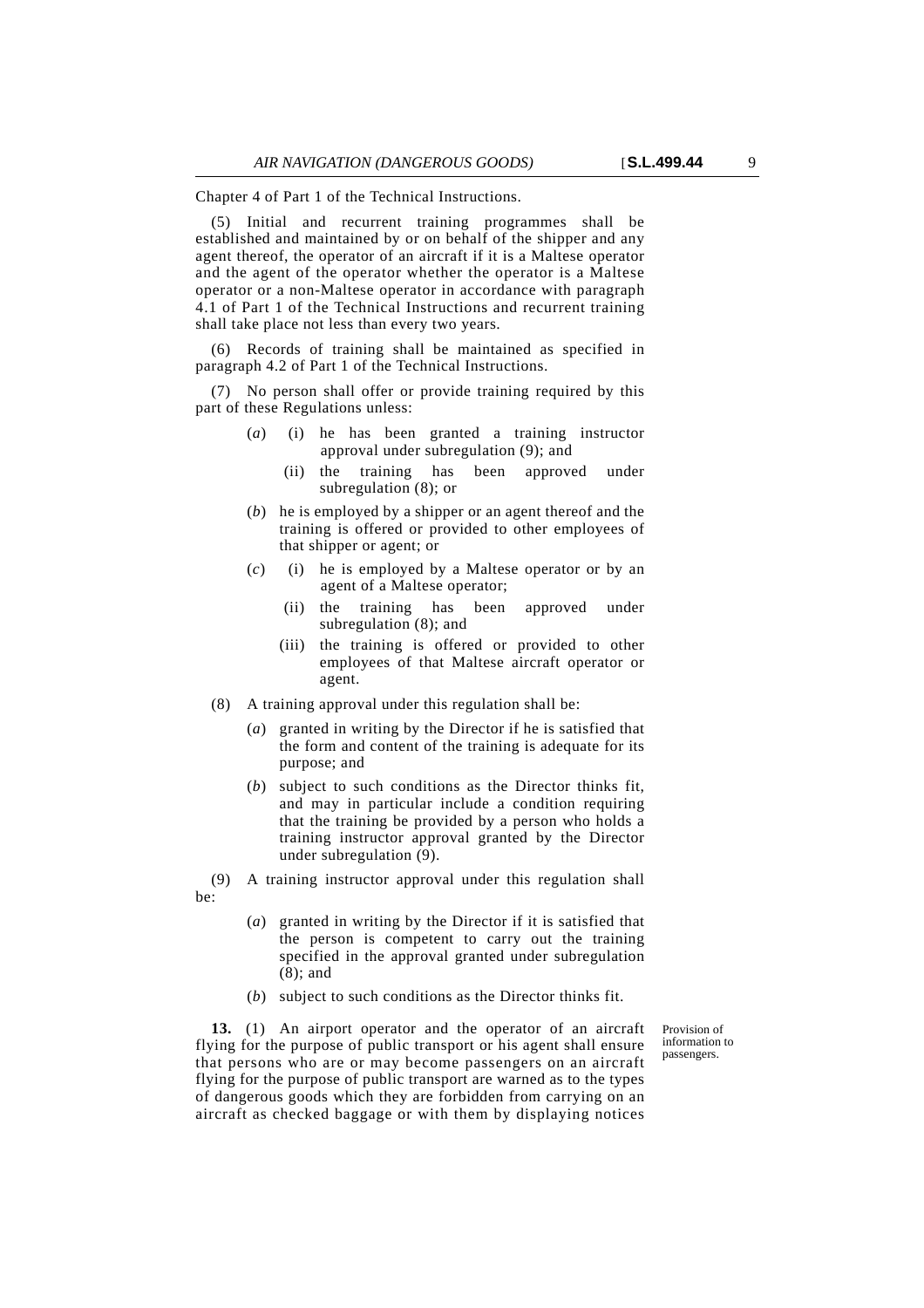sufficient in number and prominence for this purpose:

- (*a*) at each of the places at an airport where tickets are issued;
- (*b*) at each of the areas at an airport maintained to assemble passengers to board an aircraft; and
- (*c*) at any location where a passenger may be checked in.

(2) The operator of an aircraft flying for the purpose of the public transport of passengers or his agent shall ensure that passengers are warned as to the type of dangerous goods which they are forbidden from carrying on an aircraft as checked baggage or with them either by providing information with each passenger ticket, sufficient in prominence for this purpose, or by some other appropriate means such that passengers receive a warning in addition to that required by subregulation (1).

Provision of information in respect of cargo.

**14.** The operator of an aircraft in which cargo is to be carried and any agent thereof shall ensure that notices giving information about the carriage of dangerous goods are displayed in sufficient number and prominence for this purpose at those places where cargo is accepted for carriage.

**15.** (1) The operator of an aircraft carrying dangerous goods as cargo shall ensure that a copy of the dangerous goods transport document required by regulation 6(2) and the written information to the commander required by regulation  $5(2)(a)$  are retained at a readily accessible location until after the full period of the flight on which the goods were carried.

(2) The operator of an aircraft in which dangerous goods are carried shall preserve for not less than three months:

- (*a*) any dangerous goods transport document or other document in respect of dangerous goods which has been furnished to him by the shipper in accordance with regulation  $6(2)$ ;
- (*b*) the record of any acceptance check list completed in accordance with regulation 6(3); and
- (*c*) the written information to the commander as required by regulation  $5(2)(a)$ .

(3) The record referred to in subregulation (2)(*b*) may be in a legible or a non-legible form so long as the recording is capable of being reproduced in a legible form.

**16.** (1) The operator of an aircraft on which dangerous goods are to be or have been carried and any agent thereof shall, within a reasonable time after being requested so to do by the Director, cause to be produced to him such of the following documents as may have been requested by him:

- (*a*) the written approval referred to in regulation 3(2);
- (*b*) the dangerous goods transport document or other document in respect of any dangerous goods, referred to in regulation  $6(2)$ ;

Documents and records.

Production of documents and records.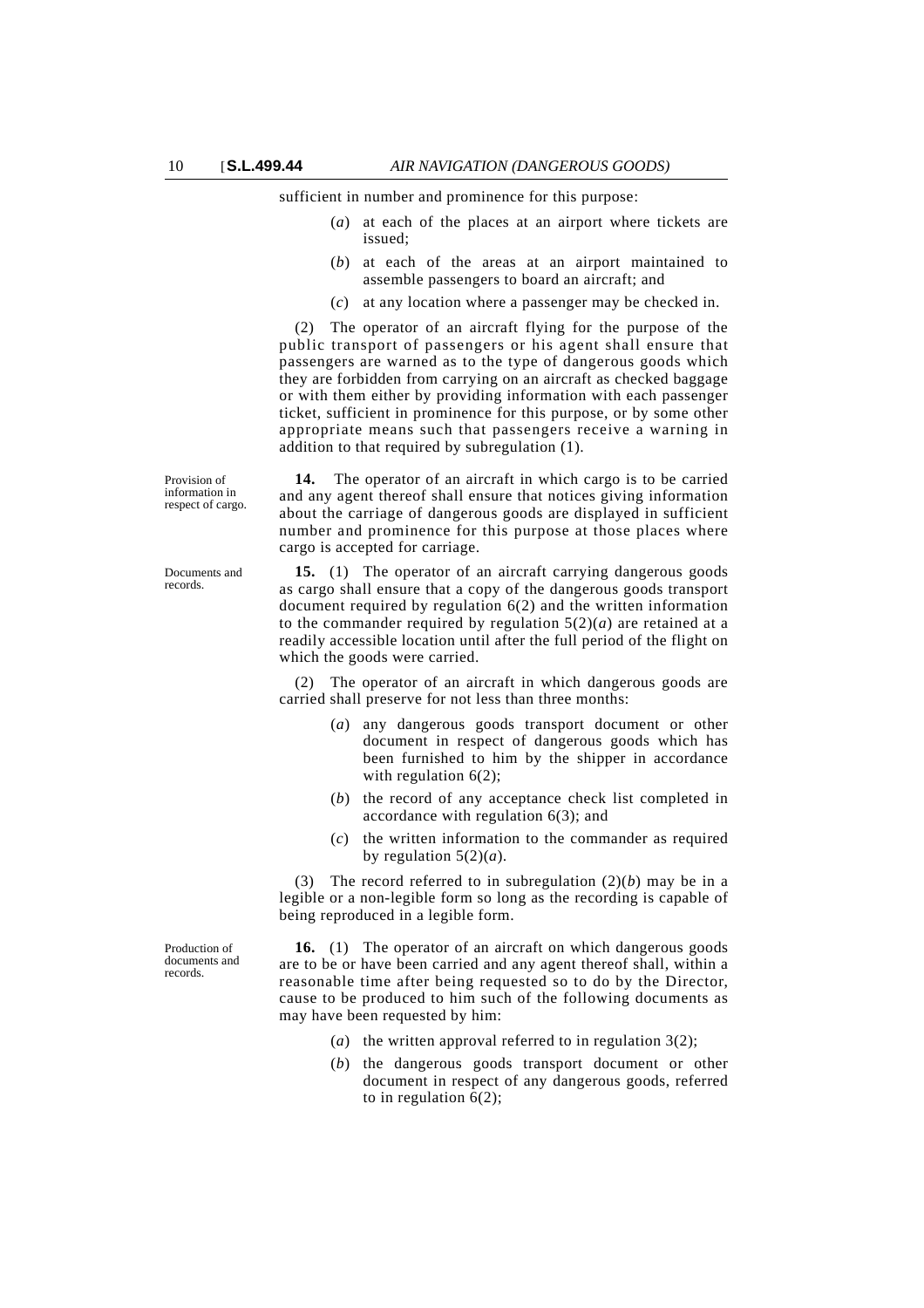- (*c*) the completed acceptance check list in a legible form in respect of any dangerous goods, referred to in regulation 6(3); and
- (*d*) a copy of the written information provided to the commander of the aircraft in respect of any dangerous goods, referred to in regulation 5(2)(*a*).

(2) The aircraft operator, shipper and any agent of either of them shall, within a reasonable time after being requested so to do by the Director, cause to be produced to him any document which relates to goods which he has reasonable grounds to suspect may be dangerous goods in respect of which the provisions of these regulations have not been complied with.

**17.** (1) The Director may examine, take samples of and seize Enforcement. any goods which he has reasonable grounds to suspect may be dangerous goods in respect of which the provisions of these regulations have not been complied with.

(2) The Director may open or require to be opened any baggage or package which has reasonable grounds to suspect may contain dangerous goods in respect of which the provisions of these regulations have not been complied with.

- (3) (*a*) Subject to subregulation (5), any sample taken or goods seized by the Director under this regulation shall be retained or detained respectively for so long as he considers necessary in all the circumstances and shall be disposed of in such manner as he considers appropriate in all the circumstances.
	- (*b*) Without prejudice to the generality of paragraph (*a*) any sample taken or goods seized under this regulation may be retained or detained respectively:
		- (i) for use as evidence at a trial for an offence; or
		- (ii) forensic examination or for investigation in connection with an offence.
- (4) (*a*) The person from whom any goods have been seized by the Director under this regulation may apply to the Director for the item to be released to him.
	- (*b*) An application under this paragraph shall be made in writing and shall be accompanied by evidence of ownership by the applicant.
	- (*c*) Where the Director is satisfied that the applicant is the owner of the item concerned and that further retention of the item is not necessary for the purposes of any criminal proceedings it shall arrange for the goods concerned to be returned to the applicant.

(5) Where further retention of goods is, in the opinion of the Director no longer necessary and no application has been made under subregulation (4) or any such application has been unsuccessful the goods shall be destroyed or otherwise disposed of in accordance with the directions of the Director.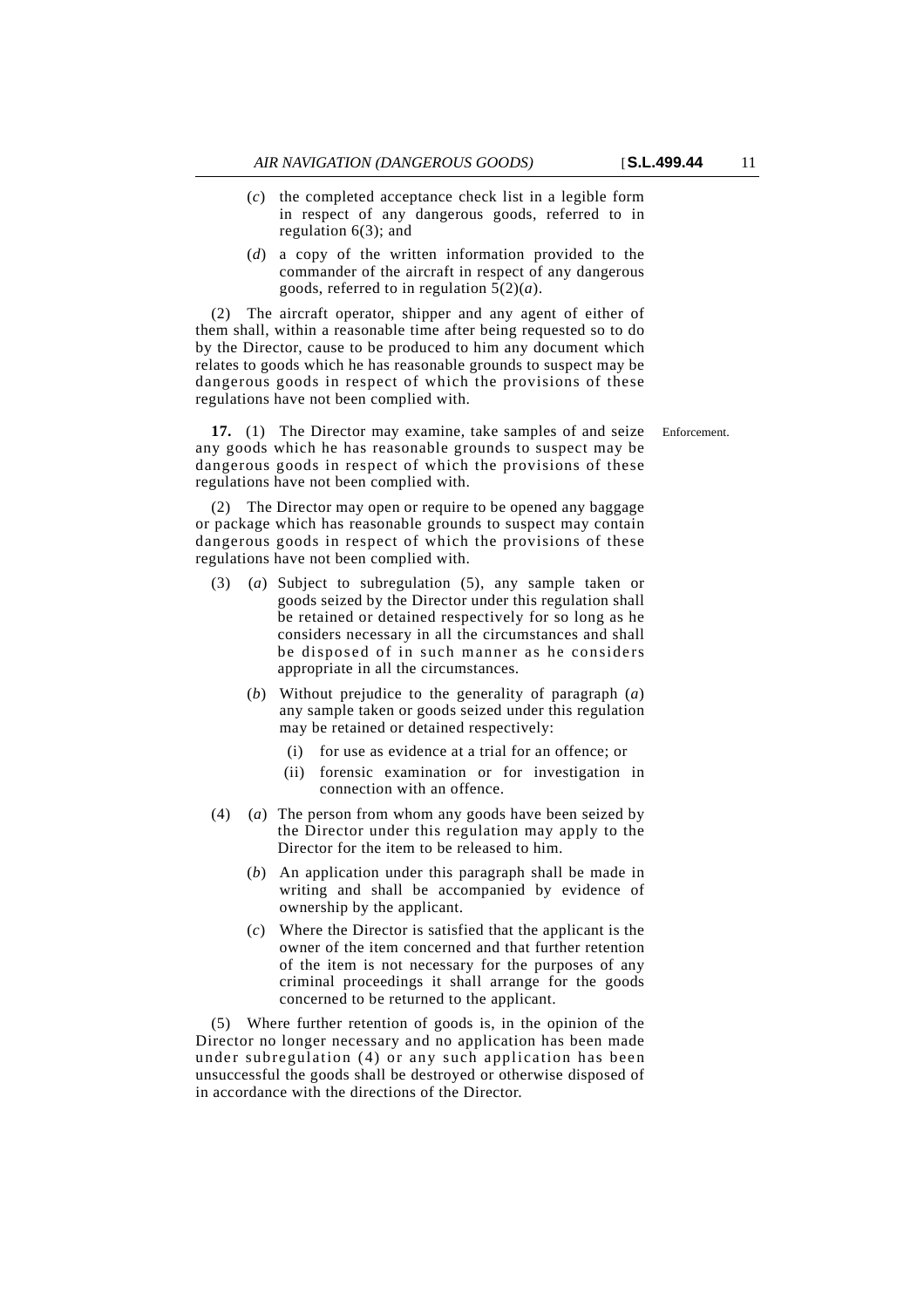**Occurrence** reporting.

**18.** (1) A Maltese operator shall ensure that any dangerous goods accident, dangerous goods incident or the finding of undeclared or misdeclared dangerous goods in cargo or passenger's baggage, wherever it occurs, is reported to the Director.

(2) A non-Maltese operator shall ensure that any dangerous goods accident, dangerous goods incident or the finding of undeclared or misdeclared dangerous goods in cargo or passenger's baggage which occurred in Malta is reported to the Director.

(3) A report required under subregulation (1) or (2) shall contain such of the following information as is appropriate to the occurrence:

- (*a*) date of the occurrence;
- (*b*) location of the occurrence, flight number and flight date;
- (*c*) description of the goods and the reference number of the air waybill, pouch, baggage tag and ticket;
- (*d*) proper shipping name (including the technical name, if applicable);
- (*e*) UN/ID number;
- (*f*) class or division in accordance with the Technical Instructions and any subsidiary risk;
- (*g*) type of packaging and the packaging specification marking;
- (*h*) quantity of dangerous goods;
- (*i*) name and address of the shipper or passenger;
- (*j*) suspected cause of the occurrence;
- (*k*) action taken;
- (*l*) any other reporting action taken;
- (*m*) name, title, address and contact number of the reporter;
- (*n*) any other relevant details.
- (4) (*a*) Subject to paragraph (*b*) a report containing as much of the information referred to above as is in his possession shall be despatched in writing, or in such other form as the Director may approve, and by the quickest available means to the Director within seventy-two hours of the occurrence coming to the knowledge of the person making the report.
	- (*b*) If at that time any of the said information is not in the possession of that person, he shall despatch the information to the Director in writing, or in such other form as the Director may approve, and by the quickest available means within seventy-two hours of the information coming into his possession.

(5) Nothing in this regulation shall require a person to report any occurrence which he has reported under article 81 of the Air Navigation Order, or which he has reason to believe has been or

S.L.499.09